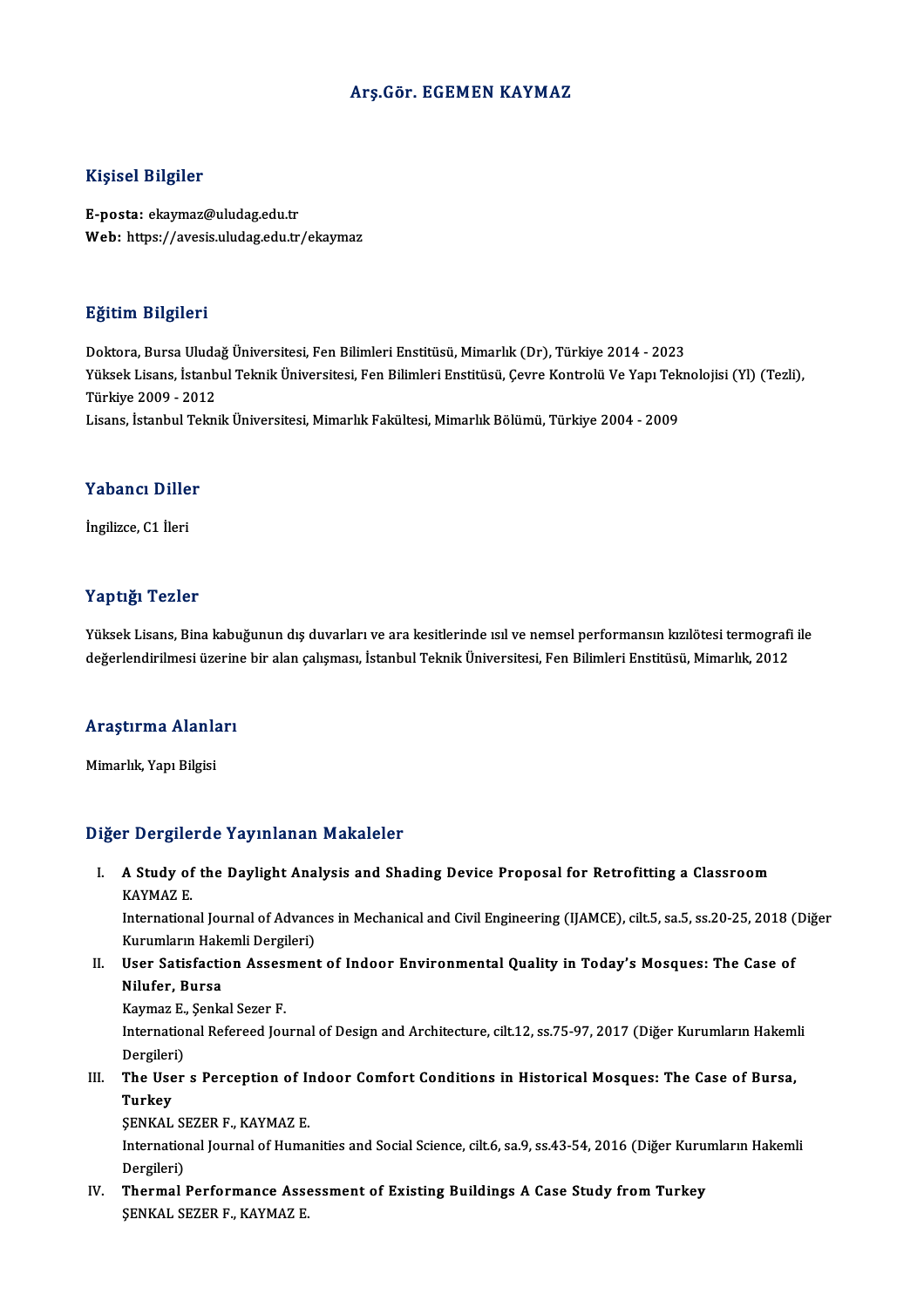SSRN OIDA International Journal of Sustainable Development, cilt.8, sa.9, ss.97-112, 2015 (Diğer Kurumların<br>Hekemli Dergileri) SSRN OIDA Interna<br>Hakemli Dergileri)

# Hakemli Dergileri)<br>Kitap & Kitap Bölümleri

### Itap & Kitap Bölümleri<br>I. EVALUATION OF THE ENVIRONMENTAL COMFORT CONDITIONS IN HISTORICAL AND PRESENT-DAY<br>MOSQUES, A USER RERCERTION SURVEY **EVALUATION OF THE ENVIRONMENTAL<br>EVALUATION OF THE ENVIRONMENTAL<br>MOSQUES: A USER PERCEPTION SURVEY** EVALUATION OF THE ENVI<br>MOSQUES: A USER PERCEP<br>KAYMAZ E., ŞENKAL SEZER F.<br>Gijes and Cultural Landssanes MOSQUES: A USER PERCEPTION SURVEY<br>KAYMAZ E., ŞENKAL SEZER F.<br>Cities and Cultural Landscapes: Recognition, Celebration, Preservation and Experience, Greg Bailey, Francesco

Defilippis, Azra Korjenic and Amir Čaušević, Editör, Cambridge Scholars Publishing, ss.211-225, 2020 Cities and Cultural Landscapes: Recognition, Celebration, Preser<br>Defilippis, Azra Korjenic and Amir Čaušević, Editör, Cambridge S<br>II. Monitoring Thermal Bridges by Infrared Thermography<br>KAYMAZ E

Defilippis, A<br>**Monitorin**<br>KAYMAZ E.<br>Advanced S Monitoring Thermal Bridges by Infrared Thermography<br>KAYMAZ E.<br>Advanced Studies in Energy Efficiency and Built Environment for Developing Countries, Chaham Alalouch, Hassan<br>Abdalla Emmanuel Berennet Coarge Elvin, Ossan Carr KAYMAZ E.<br>Advanced Studies in Energy Efficiency and Built Environment for Developing Countries, Chaham<br>Abdalla, Emmanuel Bozonnet, George Elvin, Oscar Carracedo, Editör, Springer, ss.107-115, 2019<br>The public's persention o Abdalla, Emmanuel Bozonnet, George Elvin, Oscar Carracedo, Editör, Springer, ss.107-115, 2019

III. The public's perception of physical space quality in light railway station buildings SENKAL SEZER F., ERBIL Y., KAYMAZ E. The public's perception of physical space quality in light railway station buildings<br>ŞENKAL SEZER F., ERBİL Y., KAYMAZ E.<br>Cittaslow Turkey-Leave No One Behind: Sustainable Development GoalsLocal Goverments,, Kaya Ozan, Yur ŞENKAL SEZER F., ERBİL Y., KAYMAZ E.<br>Cittaslow Turkey-Leave No One Behind: Sustainable Developı<br>H. Rıdvan, Editör, Detay Yayıncılık, Ankara, ss.137-155, 2019

# H. Rıdvan, Editör, Detay Yayıncılık, Ankara, ss.137-155, 2019<br>Hakemli Kongre / Sempozyum Bildiri Kitaplarında Yer Alan Yayınlar

akemli Kongre / Sempozyum Bildiri Kitaplarında Yer Alan Yayınlar<br>I. ANALYSES ON OCCUPANT PATTERNS AND ENERGY CONSUMPTION IN RESIDENTIAL BUILDINGS<br>INCLUDING THE COVID 19 PANDEMIC XIIII INCLESS ON OCCUPANT PATTERNS A<br>ANALYSES ON OCCUPANT PATTERNS A<br>INCLUDING THE COVID-19 PANDEMIC INCLUDING THE COVID-19 PANDEMIC<br>Manav B., Kaymaz E.

INCLUDING THE COVID-19 PANDEMIC<br>Manav B., Kaymaz E.<br>CIE MIDTERM MEETING AND CONFERENCE "Light for Life – Living with Light", Kuala-Lumpur, Malezya, 27 Eylül<br>2021-62.92.92 Manav B., Kaym<br>CIE MIDTERM N<br>2021, ss.92-93<br>"SIMIJL ATION CIE MIDTERM MEETING AND CONFERENCE "Light for Life – Living with Light", Kuala-Lumpur, Malezya, 27 Eylül<br>2021, ss.92-93<br>II. "SIMULATION BASED EVALUATION OF VISUAL COMFORT, DAYLIGHTING AND ENERGY EFFICIENCY

2021, ss.92-93<br>II. "SIMULATION BASED EVALUATION OF VISUAL COMFORT, DAYLIGHTING AND ENERGY EFFICIENCY<br>IN A GATED COMMUNITY" "SIMULATION BASED EVALUATION OF VISUA<br>IN A GATED COMMUNITY"<br>Kaymaz E., Göymen Ç., Durusan M., Şenkal Sezer F.<br>15th International Conference "Standardiration, Pr

15th International Conference "Standardization, Protypes and Quality":A Means of Balkan Countries' Collaboration,<br>Edirne, Türkiye, 24 - 25 Ekim 2019 Kaymaz E., Göymen Ç., Durusan M.,<br>15th International Conference "Star<br>Edirne, Türkiye, 24 - 25 Ekim 2019 15th International Conference "Standardization, Protypes and Quality":A Means of<br>Edirne, Türkiye, 24 - 25 Ekim 2019<br>III. A Lighting Proposal for A Library Project in Terms of Energy Efficiency<br>KAYMAZE EDIZ Ö.M. MANAV P

Edirne, Türkiye, 24 - 25 Ekim 2019<br>A Lighting Proposal for A Libr:<br>KAYMAZ E., EDİZ Ö.M. , MANAV B.<br>Sesend Balkan Junier Cenference e A Lighting Proposal for A Library Project in Terms of Energy Efficiency<br>KAYMAZ E., EDİZ Ö. M. , MANAV B.<br>Second Balkan Junior Conference on Lighting, BalkanLight Junior 2019, Plovdiv, Bulgaristan, 19 - 21 Eylül 2019<br>Kanalı

KAYMAZ E., EDİZ Ö. M. , MANAV B.<br>Second Balkan Junior Conference on Lighting, BalkanLight Junior 2019, Plovdiv, Bulgaristan, 19 - 21 Eylül 2019<br>IV. Kapalı Konut Sitelerinde Görsel Konfor ve Aydınlatmaya Bağlı Enerji Tü Second Balkan Junior<br><mark>Kapalı Konut Sitele</mark><br>Bursa Balat Örneği<br>KAYMAZ E. MANAV P Kapalı Konut Siteler<br>Bursa Balat Örneği<br>KAYMAZ E., MANAV B.<br>12 ULUSAL AYDINLAT Bursa Balat Örneği<br>KAYMAZ E., MANAV B.<br>12. ULUSAL AYDINLATMA KONGRESİ, İstanbul, Türkiye, 18 - 19 Eylül 2019, ss.218-226<br>A Cultural Boute Pranasal far Farly Bonublisan ArchitesturalHaritase of Bur

KAYMAZ E., MANAV B.<br>12. ULUSAL AYDINLATMA KONGRESİ, İstanbul, Türkiye, 18 - 19 Eylül 2019, ss.218-226<br>V. A Cultural Route Proposal for Early Republican ArchitecturalHeritage of Bursa<br>ACAR BİLGİN E., KAYMAZ E. 12. ULUSAL AYDINLATMA K<br>A Cultural Route Proposa<br>ACAR BİLGİN E., KAYMAZ E.<br>International Conference en

A Cultural Route Proposal for Early Republican ArchitecturalHeritage of Bursa<br>ACAR BİLGİN E., KAYMAZ E.<br>International Conference on Conservation of 20th Century Heritage from Architecture to Landscape, TAHRAN,<br>İran 22 - 24 ACAR BİLGİN E., KAYMAZ E.<br>International Conference on Conserv<br>İran, 23 - 24 Nisan 2019, ss.117-132<br>Fecede Illumination for Industria International Conference on Conservation of 20th Century Heritage from Architecture to Landscape, TAHRAN<br>İran, 23 - 24 Nisan 2019, ss.117-132<br>VI. Façade Illumination for Industrial Heritage Buildings: A CaseStudy of Olive

iran, 23 - 24 Nisan 2019, ss.117-132<br>Façade Illumination for Industri<br>District, Bursa<br>KAYMAZ E.. ACAR BİLGİN E. VI. Façade Illumination for Industrial Heritage Buildings: A CaseStudy of Olive Oil Factory in Tirilye

International Conference on Conservation of 20th Century Heritage from Architecture to Landscape, TAHRAN, İran,23 -24Nisan2019, ss.84-94 International Conference on Conservation of 20th Century Heritage from Architecture to Landscape, TAHRAN,<br>Iran, 23 - 24 Nisan 2019, ss.84-94<br>VII. The Public's Perception of Physical Space Quality In Light Railway Station B

İran, 23 - 24 Nisan 2019, ss.84-94<br>The Public's Perception of Physical<br>ŞENKAL SEZER F., ERBİL Y., KAYMAZ E.